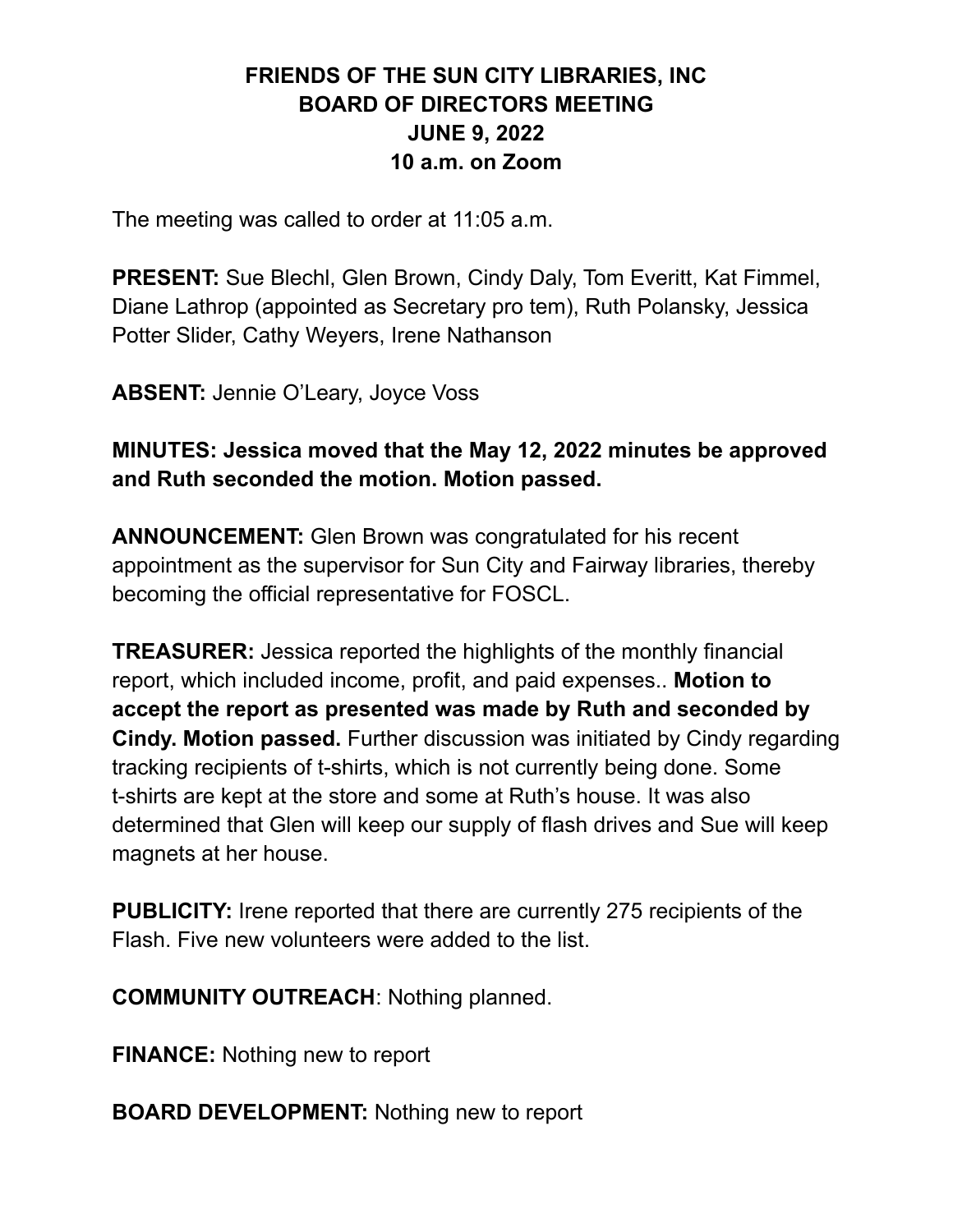## **EVENT COORDINATION:** Nothing new to report

**VOLUNTEER COORDINATION:** Ruth has a new computer that will make it easier to enter volunteer hours.

### **BOARD ADVISORS:**

## **BOOKSTORE:**

**July half price specials:** In celebration of our independence all books related to U.S. history and politics. We will also celebrate Christmas in July with all Christmas items at half price.

## **Bookstore review meeting recap:**

- Much effort has been made to make the store more inviting- new signage, better placement of books, themed decorations
- There are no longer three co-managers. Pam is now the store manager and Cathy is the office manager.
- There is an advisory team of Cathy, Pam, and Cindy. They are working on increased communication and resolving general issues, including volunteer concerns. They are currently revising the new volunteer training sheet and planning to review training with current employees.
- The store is again accepting donations but is not advertising such.
- Volunteer application has been reworked. Interviews will now be conducted by 2 people.
- If volunteers are not available to man the store it will be closed and signs will be placed at the main library entrance and door to the store.
- Jessica is in charge of picking up mail from the library mail room.
- Cathy and Sue will give Tom phone contact info when it is available for publishing.
- Mary Fischer-McKee (volunteer) will be presenting proposals for selling books online.

**MCLD REPRESENTATIVE:** Glen Brown reported that another contractor submitted an estimate for the Fairway lighting. It was approximately \$1000. He informed the board that a robocall campaign will commence in July to remind customers of the library programs. Summer reading program started 6/1 for children and adults. The 3-D printer is working well at Bell.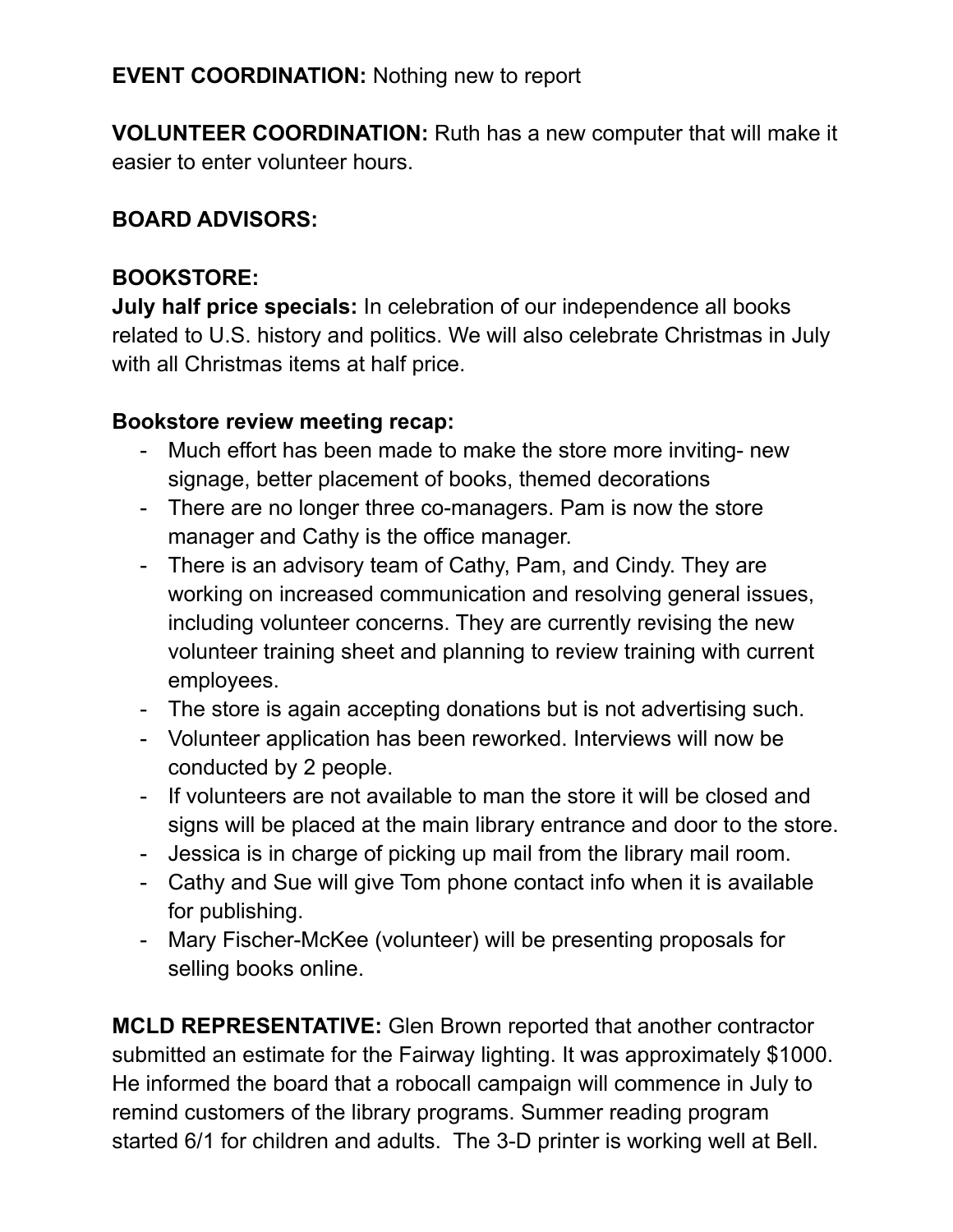# **RCSC REPRESENTATIVE:** Kat had nothing new to report

**WRITER-IN-CHIEF:** Sue informed us that Tom will be stepping down from this position soon. He suggested that a link to the Summer Reading Program could be added to Sun Views and offered Glen the opportunity to add library info into our newsletter.

**WEB and GRAPHICS MASTER:** Cindy has taken over for Marcia and has updated many things. She is still learning how to navigate the site and will work on graphics at the end of the month.

# **UNFINISHED BUSINESS:**

Sue suggested a brainstorming session regarding the following ideas:

- Services: Book Buddies, etc.
- Recruiting and rewarding volunteers
- Succession of leadership- Sue's term is up 5/23, Jessica and Cathy's terms are up 10/23

We will decide at the July meeting whether the session will be in-person, Zoom, or hybrid. Sue feels in-person would be more effective.

Ruth showed us a mock-up of the memorial for Mary Anne McDonald. Photos and suggestions can be submitted to Ruth, Irene, Jennie, or Sue.

Tom will be stepping down from the Sun Views column.

# **NEW BUSINESS:**

### **ADOPTING GOALS FOR 2022/23:** Suggestions welcomed.

- **- Bookstore revitalization:**Updating office, book collection, volunteers
- **- Banking:** Updating all bank requirements to comply with federal standards

**MASKING:** Due to increases in Covid cases, we will continue to encourage/suggest the use of masks at the bookstore. Cathy will look into updating the signs. Tom will add the information to the newsletter.